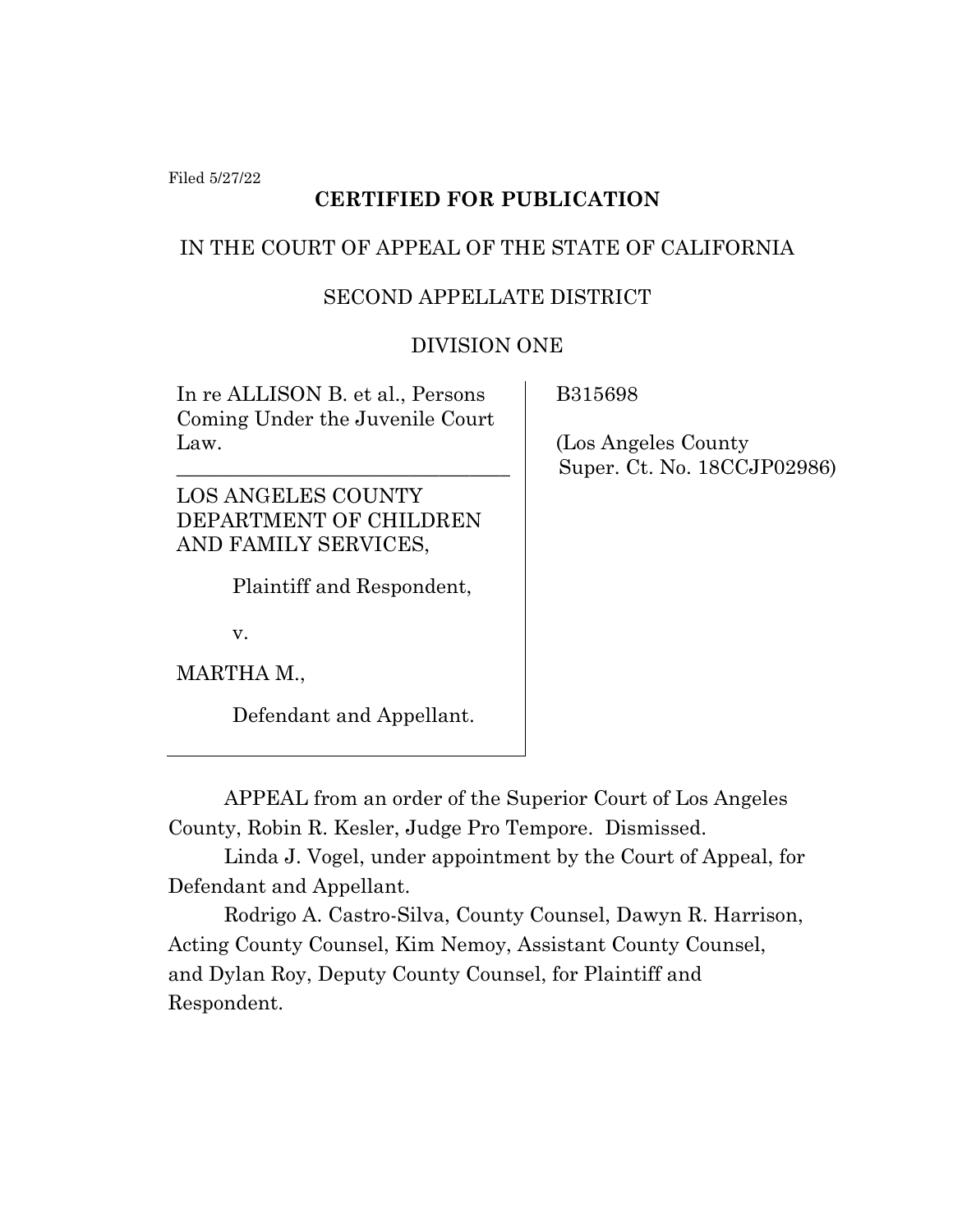Martha M. (Mother) appealed from orders terminating her parental rights to three of her five children pursuant to Welfare and Institutions Code section 366.26. Her sole contention on appeal is that the Los Angeles County Department of Children and Family Services (DCFS) failed to comply with its duty under California law to inquire whether the children are Indian children within the meaning of the Indian Child Welfare Act (ICWA) (25 U.S.C. § 1901 et seq.). DCFS filed a motion to dismiss the appeal based on post-appeal evidence that it has made the required inquiry and the appeal is now moot. We accept the evidence under Code of Civil Procedure section 909 and grant the motion to dismiss.

#### **FACTUAL AND PROCEDURAL HISTORY**

This appeal concerns three of Mother's children: Allison B. (born December 2015), H.B. (born November 2016), and Jerry O. (born April 2018). Their father is J.B. (Father).

When the parents first appeared in the case—Mother in May 2018 and Father in August 2018—they filed Parental Notification of Indian Status forms (Judicial Council Forms, form ICWA-020 (rev. Jan. 1, 2008)) indicating that the children have no Indian ancestry.

Declarations submitted by two DCFS social workers filed in May and June 2018 state that the social workers had made "Indian child inquir[ies]" regarding the children and concluded that the children have "no known Indian ancestry." Our record does not indicate to whom social workers made the inquiries.

By May 2019, Father's whereabouts were unknown and social workers thereafter informed the court that they were unable to locate him.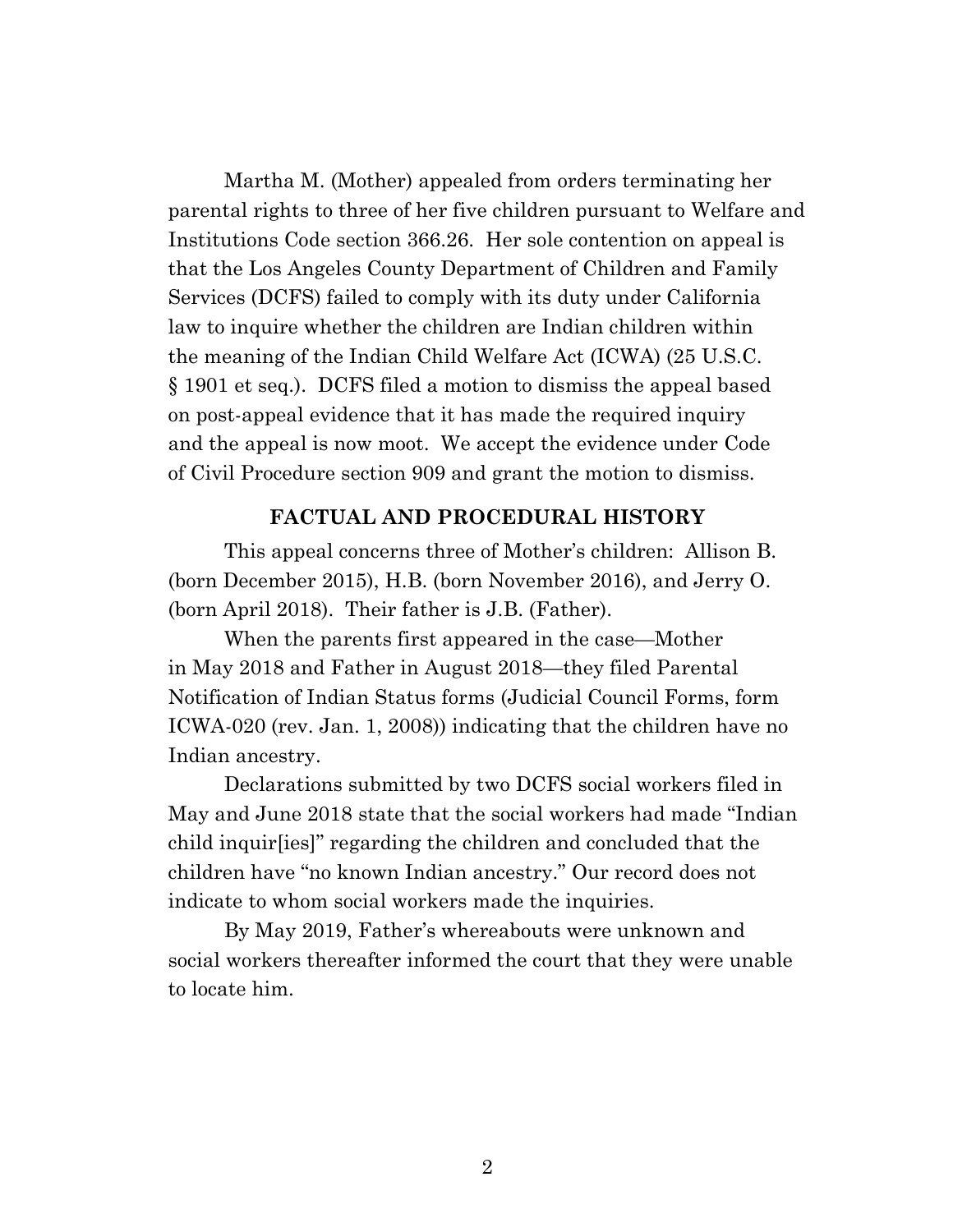Based on the parents' representations and the social workers' declarations, DCFS reported, and the court found, that ICWA does not apply.

On September 10, 2021, after a hearing held pursuant to Welfare and Institutions Code section 366.26, the court terminated Mother's and Father's parental rights to the children.

Mother filed her notice of appeal on October 7, 2021, and, at that time, was relieved of her appointed counsel in the juvenile court.

On January 21, 2022, Mother filed her opening brief on appeal. She argues that DCFS, in conducting its Indian child inquiries, failed to question "the many extended family members with whom [DCFS] had contact or could have had contact." In particular, she refers to the maternal grandparents, paternal grandmother, and unidentified paternal "cousins," as extended family members whom social workers could have contacted.

On March 3, 2022, DCFS, prior to filing its respondent's brief, filed a motion to dismiss the appeal on the ground that the appeal is moot. DCFS supported the motion with (1) evidence of a last minute information for the court (LMI), which DCFS filed in the juvenile court on February 14, 2022, and (2) minute orders the court issued on March 1, 2022. DCFS requested, and we granted, judicial notice of the documents.

The LMI is dated February 14, 2022 and signed by two DCFS social workers. It states the following: On January 26, 2022, a DCFS dependency investigator (DI) spoke with the maternal grandparents about possible Indian ancestry. Each grandparent stated that they had no knowledge that they or Mother have any Indian ancestry or that Mother is a member of an Indian tribe. The maternal grandmother said she had met her grandparents and great-grandparents, and that these relatives "never reported Native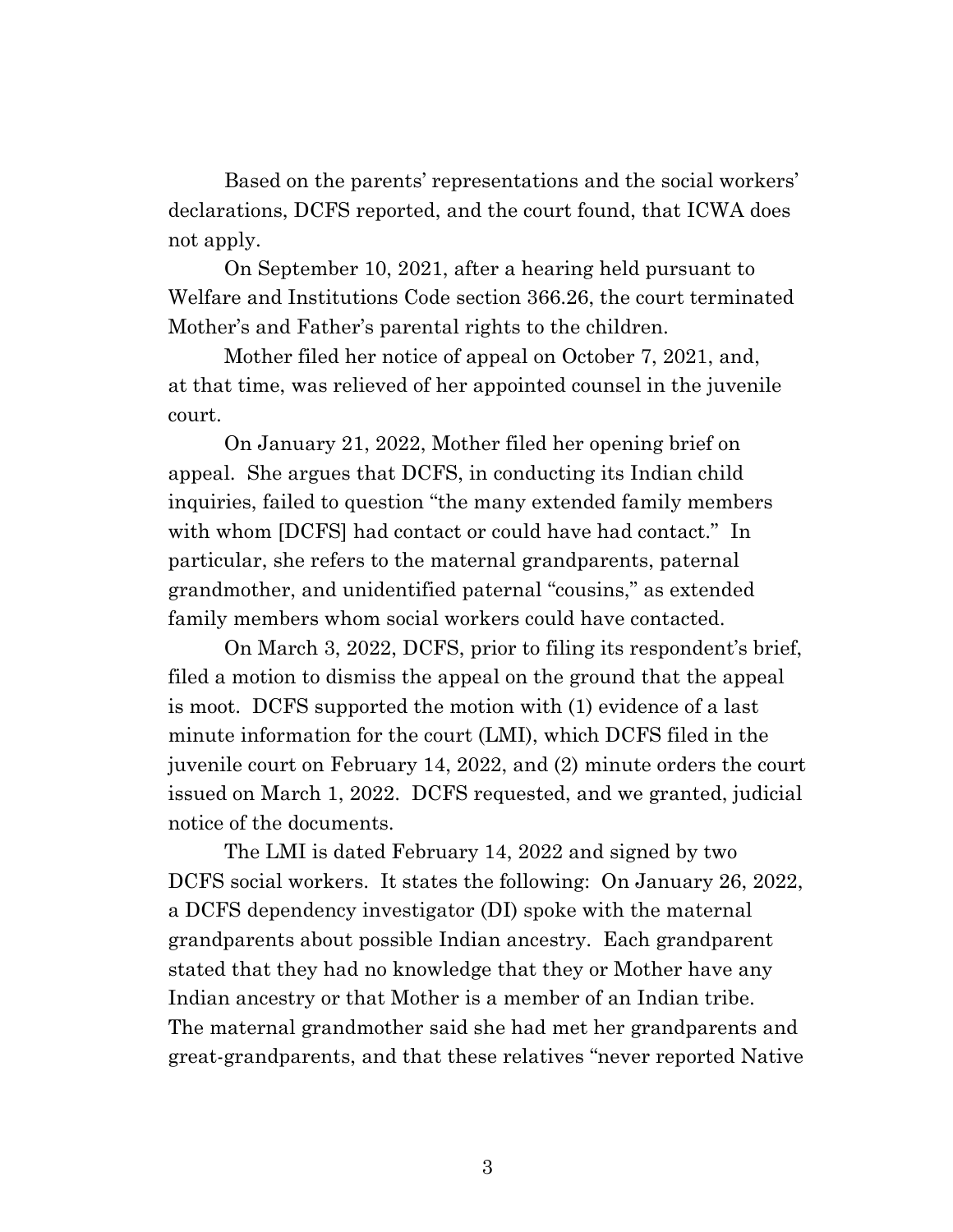American heritage or being registered with a [N]ative American tribe." On the same day, the DI also spoke to the paternal grandmother, who denied having any Indian ancestry and reported that she had no knowledge that Father has Indian ancestry or is a registered member of an Indian tribe. The paternal grandmother told the DI that she does not have a telephone number for Father and no way of locating him. Father does, however, come to visit the paternal grandmother sometimes, and she agreed to call the DI if Father comes to her home. The LMI further states that on January 27, 2022, the DI spoke with the incarcerated father of two of Mother's children, who are not subjects of this appeal.

In the March 1, 2022 minute orders, the court stated as to each child: "The court reviews today's LMI report and reviews [DCFS's] efforts made by reaching out to all relatives regarding any ICWA claims by [M]other and [F]ather. The court has no reason to know or believe that this is an Indian child as defined by [ICWA]. The provisions of ICWA are not applicable to this case as to both parents." According to the minute orders, the finding was made in connection with a "Non-Appearance Progress Report Hearing," and Mother was neither present nor represented by counsel.

After Mother filed her opposition to the motion to dismiss, we informed counsel that we are considering the motion, and we requested supplemental briefing to address the following questions: (1) Whether the parties would stipulate to a limited reversal and expedited remittitur; (2) Whether Mother disputed the factual statements in the LMI; (3) Whether Mother contests the juvenile court's conclusions in the March 1, 2022 order, and, if so, why; and (4) Whether, under Code of Civil Procedure section 909,**1** we may

**<sup>1</sup>** Unless otherwise indicated, all statutory references are to the Code of Civil Procedure.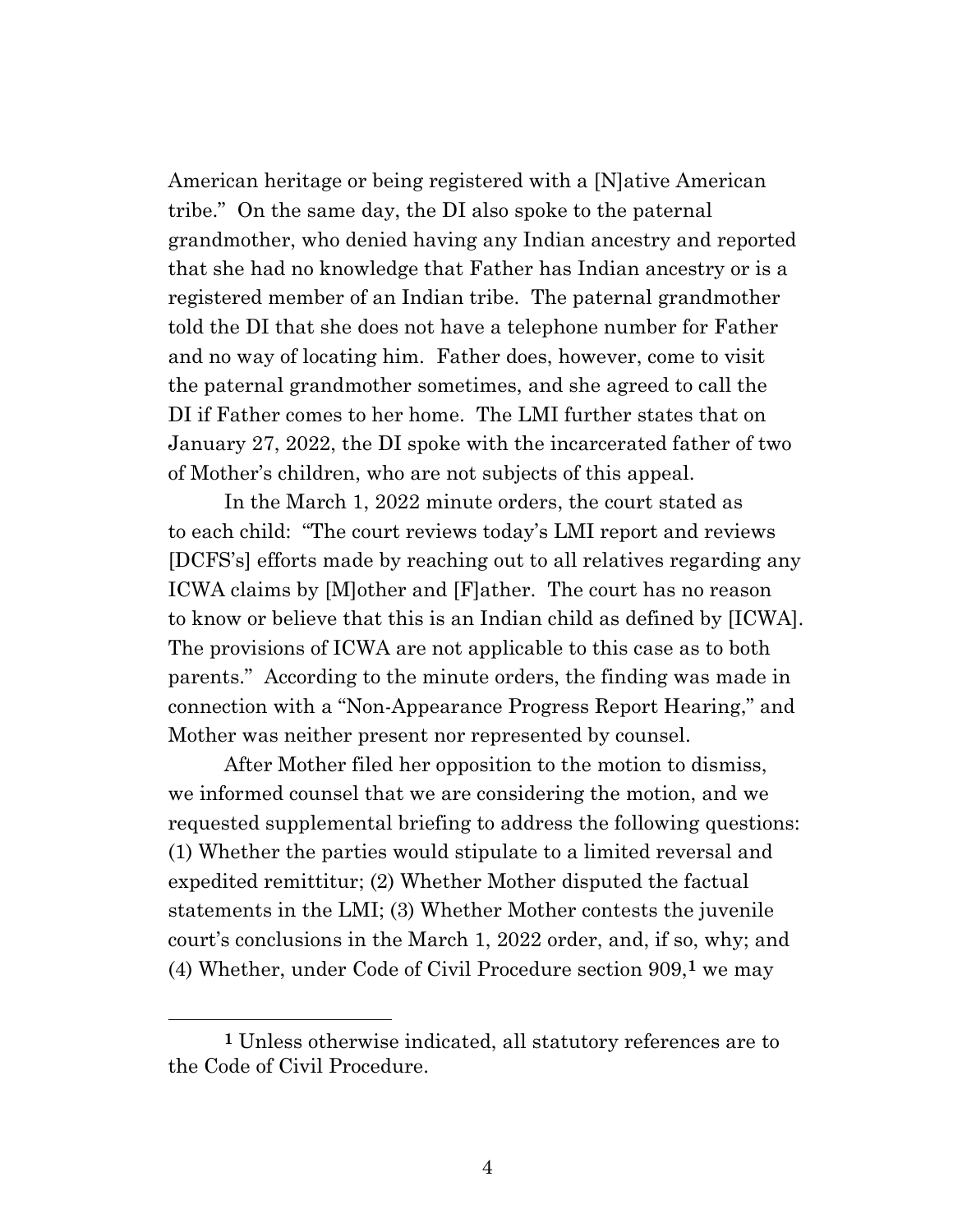consider the factual statements in the LMI. The parties have submitted, and we have read and considered, the requested briefs.

In her supplemental brief, Mother stated that she "would stipulate to a limited reversal and expedited remittitur." DCFS indicated that it "would be amenable to a conditional affirmance," but is opposed to a "limited reversal" because it "would serve no purpose other than delay." Mother further stated that she has no information with which to contest or affirm the truth of the matter asserted in the LMI and that she does contest the court's findings in the March 1, 2022 order. She further contends that the court should not consider additional evidence under section 909.

#### **DISCUSSION**

Under section 909, "[i]n all cases where trial by jury is not a matter of right or where trial by jury has been waived, the reviewing court may make factual determinations contrary to or in addition to those made by the trial court. . . . The reviewing court may for the purpose of making the factual determinations or for any other purpose in the interests of justice, take additional evidence of or concerning facts occurring at any time prior to the decision of the appeal, and may give or direct the entry of any judgment or order and may make any further or other order as the case may require. This section shall be liberally construed to the end among others that, where feasible, causes may be finally disposed of by a single appeal and without further proceedings in the trial court except where in the interests of justice a new trial is required on some or all of the issues."

Generally, the authority granted by section 909 "should be exercised sparingly" and only when "exceptional circumstances" are present. (*In re Zeth S.* (2003) 31 Cal.4th 396, 405, italics omitted.) When, however, postjudgment evidence is offered to an appellate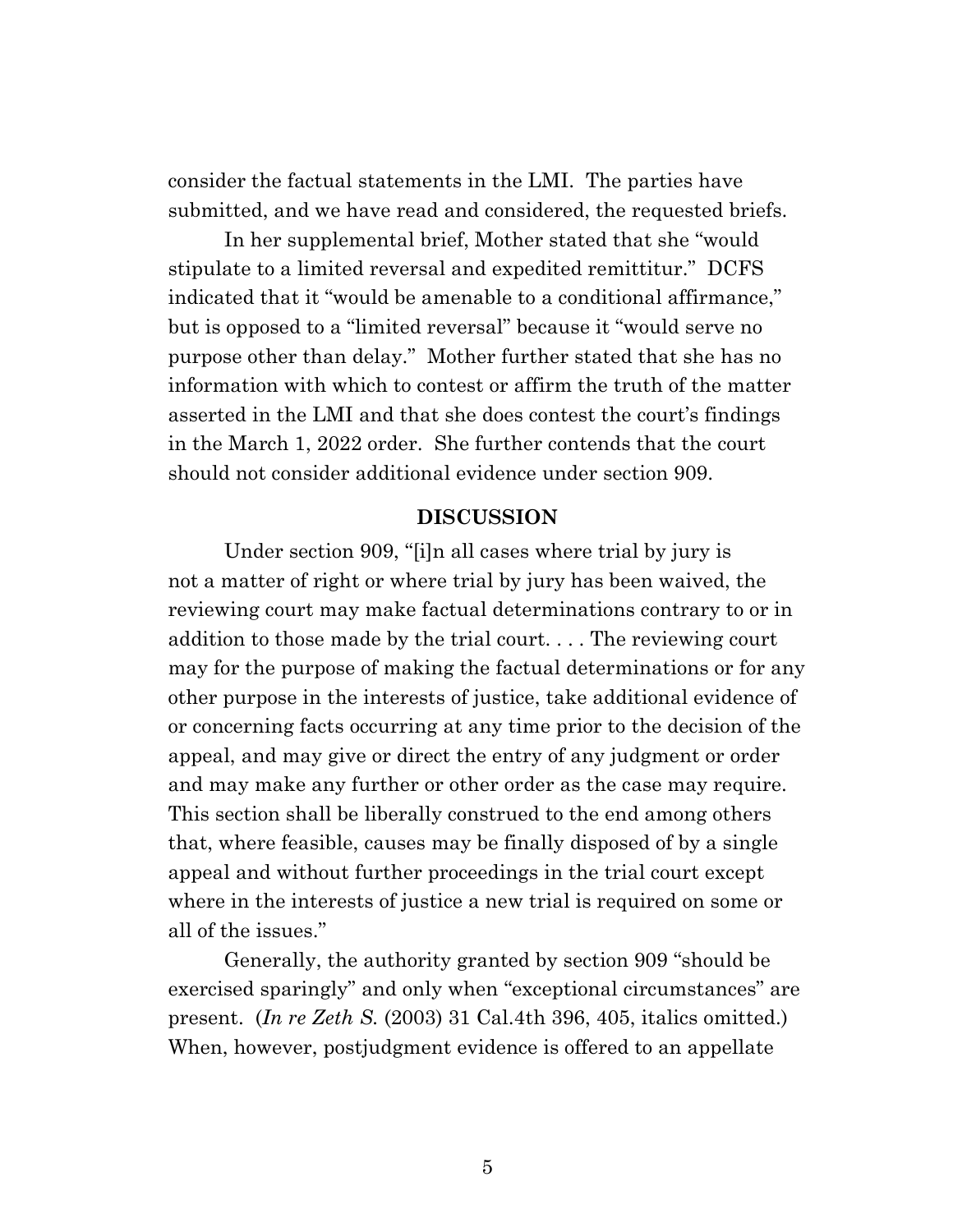court in support of a motion to dismiss a juvenile dependency appeal, it is "routinely consider[ed]" because, if the motion is granted, it will have "the beneficial consequence" of " 'expedit[ing] the proceedings and promot[ing] the finality of the juvenile court's orders and judgment.' " (*In re Josiah Z.* (2005) 36 Cal.4th 664, 676; see *In re A.B.* (2008) 164 Cal.App.4th 832, 843 [appellate courts may " 'accept evidence in dependency cases "to expedite just and final resolution for the benefit of the children involved" ' "]; accord, *In re K.M.* (2015) 242 Cal.App.4th 450, 456 (*K.M.*) [postjudgment evidence may "be used to show that the appeal, or an issue involved, is moot"].) Accordingly, we will consider the LMI as additional evidence in determining whether this appeal is moot.**2**

In her appellate brief, Mother points to Father's statements to a social worker in July 2018 that the paternal grandmother and "cousins" could help care for the children. Even if Mother is correct that social workers were required to inquire of the maternal grandparents and paternal grandmother as to whether the children are Indian children, the LMI indicates that DCFS did so, albeit belatedly, rendering any prior failure harmless. A DCFS DI spoke with the maternal grandparents, who reported that they had no knowledge that they or Mother have any Indian ancestry or that Mother is a member of an Indian tribe. The DI also spoke to the paternal grandmother, who denied having any Indian ancestry or knowledge that Father has Indian ancestry or is a registered member of an Indian tribe. Although Father had referred to unidentified "cousins" in 2018, his whereabouts are now apparently unknown and there is no reason to believe that such "cousins"

**<sup>2</sup>** Although DCFS further requests that we consider the juvenile court's March 1, 2022 minute orders under section 909, we decline to do so.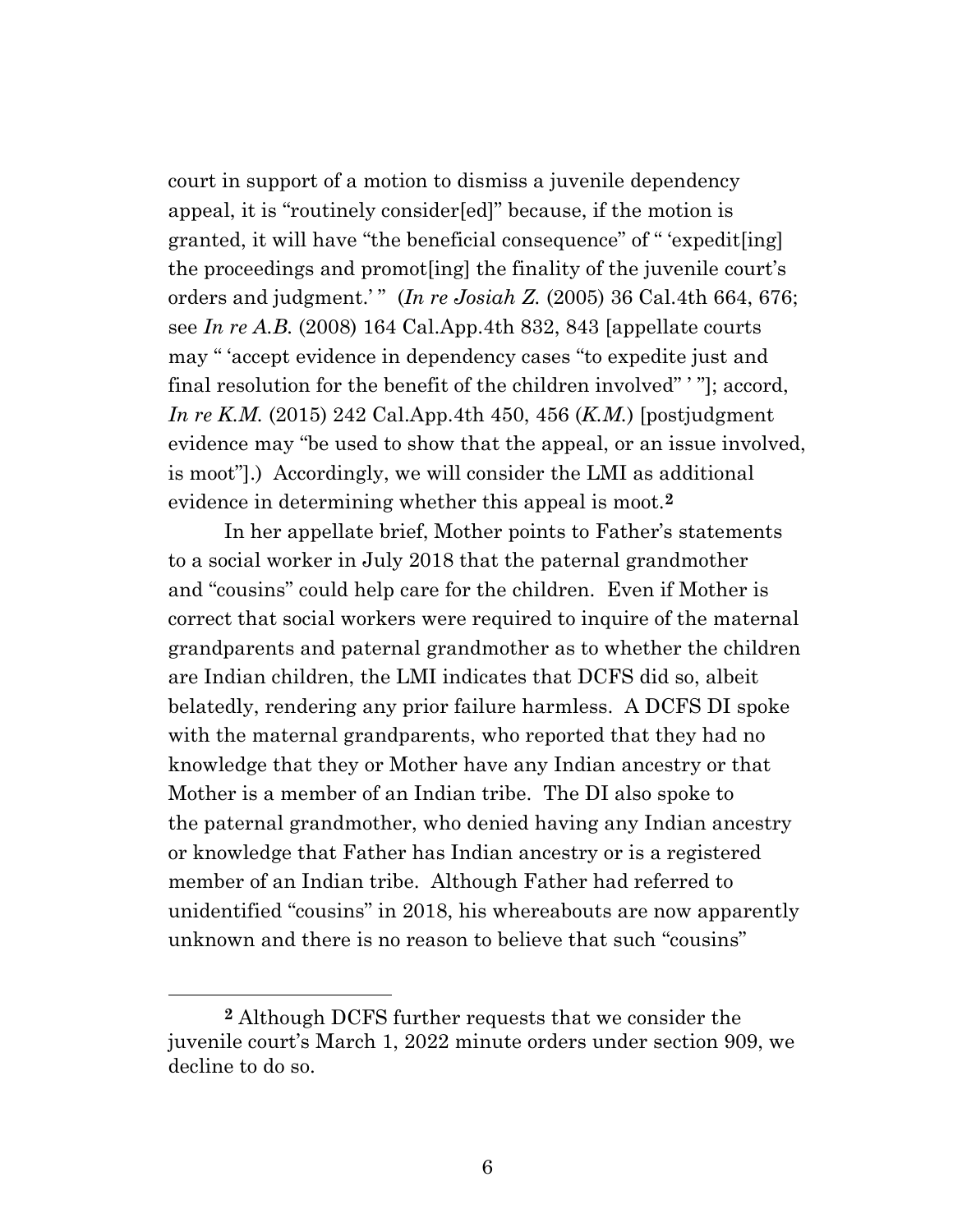were readily available to DCFS for purposes of conducting the ICWA-related inquiry. (See *In re A.M.* (2020) 47 Cal.App.5th 303, 323 [social workers are not required " 'to cast about' " for investigative leads to satisfy the duties of inquiry]; *In re Benjamin M.* (2021) 70 Cal.App.5th 735, 744 [any failure to contact an extended family member is harmless when the person is not "readily available" to social workers]). Indeed, in her opposition to the motion to dismiss and in her supplemental letter brief, Mother does not mention the cousins or suggest that the appeal should proceed based solely on the possibility that such cousins could be found, questioned, and produce information that would trigger further duties of inquiry or notice.

Mother contends that DCFS should have attempted to contact the children's *great*-grandparents. Even ICWA's broad definition of "extended family member," however, does not include great-grandparents. (25 U.S.C. § 1903(2).)

Mother further argues in her supplemental brief that the social worker should have asked Father for information to locate the paternal grandfather when she called "the Father" on January 27, 2022. As DCFS points out, however, the person with whom the social worker spoke on that date was the father of children who are not the subject of this appeal.

Mother further contends that we cannot rely on the March 1, 2022 orders because Mother did not have counsel at the time the court made these findings, and Mother asserts that the court did not have jurisdiction to make such post-termination orders. (See *K.M.*, *supra*, 242 Cal.App.4th at p. 456.) Our conclusion that the appeal is moot, however, is not based on findings in the court's March 1, 2022 orders. We rely solely on the record and the LMI. Moreover, we have addressed any due process concern in this context by considering Mother's opposition to the noticed motion